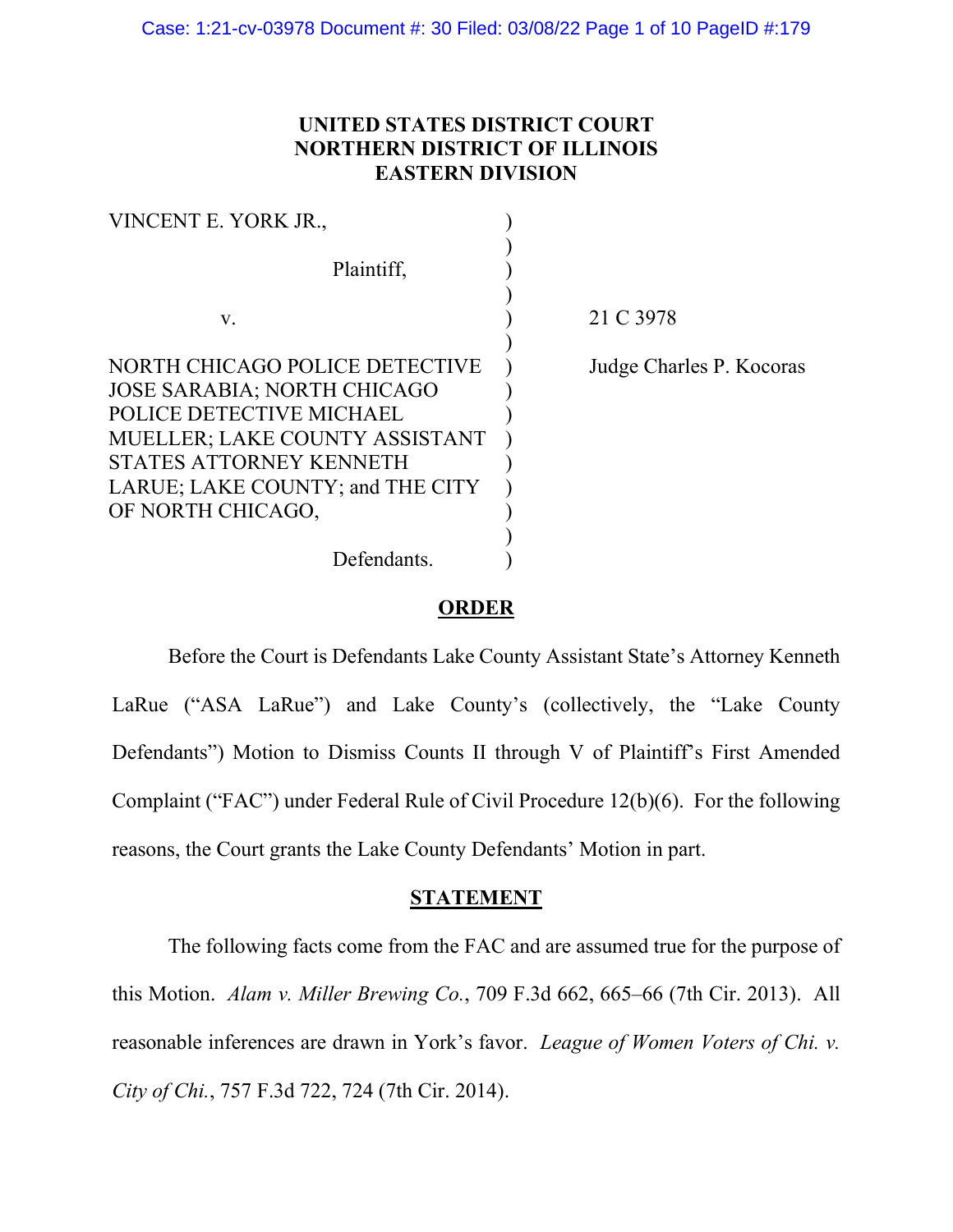#### Case: 1:21-cv-03978 Document #: 30 Filed: 03/08/22 Page 2 of 10 PageID #:180

York alleges he was wrongfully prosecuted on multiple occasions in connection with the September 14, 2019 shooting death of Brian Wilson. On September 17, 2019, York turned himself in to the North Chicago Police Department, where he first encountered the Defendant Detectives. At that time, he explained his side of the story and consented to a search of his cell phone, which was later inventoried by the Detective Defendants. York maintains Wilson fired at him first.

Two days later, York was charged with failing to notify police of the September 14 shooting incident in Lake County Criminal Case No. 19 CF 2118, even though York had three separate conversations with a 911 operator immediately after the incident occurred. On October 1, 2019, York's criminal defense attorneys produced to Lake County prosecutors York's cell phone records, which corroborated York's version of events. York alleges despite receiving the cell phone records, Defendant Sarabia provided false information to prosecutors and provided false testimony that York never called 911. On November 13, 2019, the Lake County State's Attorney's Office dismissed all charges against York in connection with 19 CF 2118 and York was released from custody that same day.

York alleges ASA LaRue was personally tasked with re-investigating the death of Wilson and building a murder case against York. Over the course of eight months, Wilson's family members repeatedly called and met with ASA LaRue for updates on his investigation. In an effort to charge York with Wilson's death, ASA LaRue conspired with the Defendant Detectives to craft a false factual scenario and withhold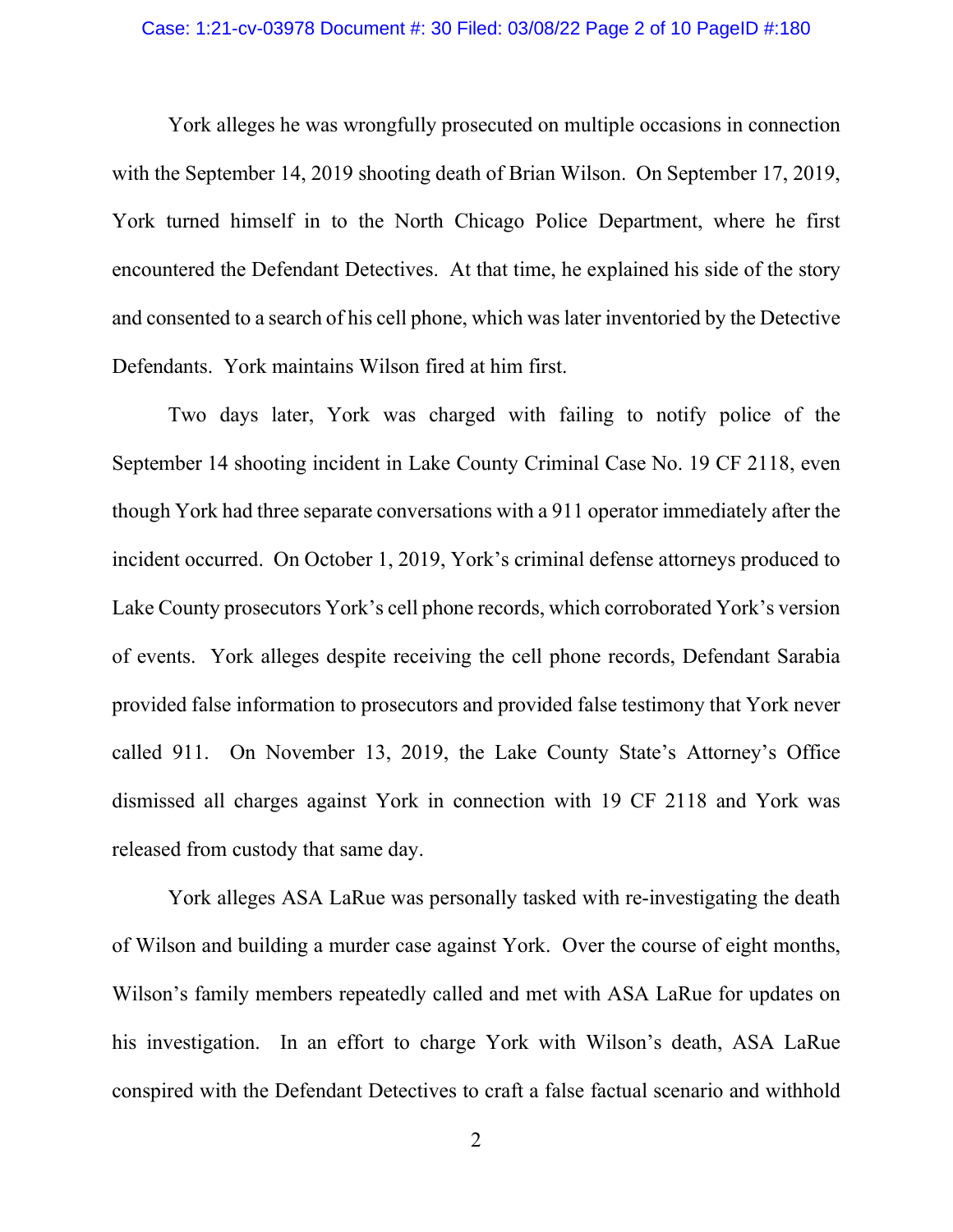## Case: 1:21-cv-03978 Document #: 30 Filed: 03/08/22 Page 3 of 10 PageID #:181

critical information about Wilson shooting at York from the grand jury. Specifically, ASA LaRue and the Defendant Detectives conspired to tailor their investigation and subsequent presentation of evidence to make it appear as if York murdered Wilson in a brutal and calculated manner, and further conspired to mislead the grand jury about the initial altercation and shooting. Defendants also conspired to utilize a false and inflammatory news clip, unsupported by sworn testimony, to secure first-degree murder charges against York.

As a result of the conspiracy, York was indicted on July 22, 2020, for the firstdegree murder of Brian Wilson in Lake County Criminal Case No. 20 CF 1133. York was again incarcerated until December 18, 2020, when Lake County Judge Daniel B. Shanes dismissed the indictment, concluding Defendants violated York's due process rights.

In his FAC, York brings three claims under 42 U.S.C. § 1983 for false arrest (Count I), unlawful pretrial detention (Count II), and Conspiracy (Count IV). He also brings a state law claim for malicious prosecution (Count III), and a claim for indemnification against Lake County as ASA LaRue's employer (Count V). The Lake County Defendants move to dismiss Counts II through V against them under Rule 12(b)(6). The Lake County Defendants argue Counts II and IV, alleging Section 1983 violations by ASA LaRue and the other Defendants, should be dismissed as to ASA LaRue because of the absolute immunity federal law affords prosecutors who perform tasks intimately associated with the judicial process. The Lake County Defendants also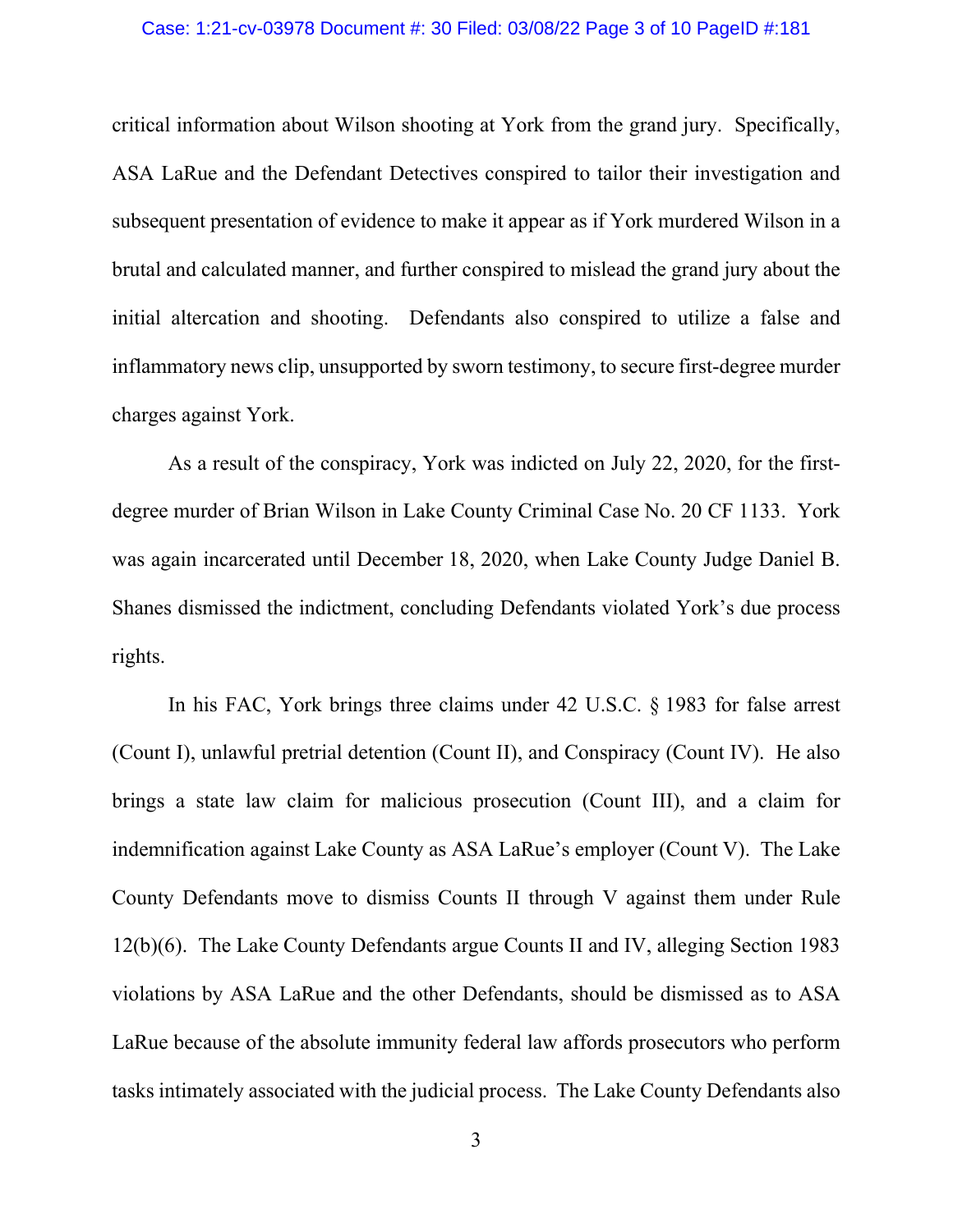#### Case: 1:21-cv-03978 Document #: 30 Filed: 03/08/22 Page 4 of 10 PageID #:182

contend Count III, the state law claim for malicious prosecution, should be dismissed based on prosecutorial immunity under Illinois law. Immunity arguments aside, the Lake County Defendants alternatively argue these claims should be dismissed because York's conclusory allegations do not meet federal pleading standards. Finally, the Lake County Defendants assert the indemnification claim against Lake County must be dismissed because Lake County is not ASA LaRue's employer.

A motion to dismiss under Rule 12(b)(6) "tests the sufficiency of the complaint, not the merits of the case." *McReynolds v. Merrill Lynch & Co.*, 694 F.3d 873, 878 (7th Cir. 2012). The allegations in the complaint must set forth a "short and plain statement of the claim showing that the pleader is entitled to relief." Fed. R. Civ. P. 8(a)(2). A plaintiff need not provide detailed factual allegations, but it must provide enough factual support to raise its right to relief above a speculative level. *Bell Atl. Corp. v. Twombly*, 550 U.S. 544, 555 (2007).

A claim must be facially plausible, meaning that the pleadings must "allow . . . the court to draw the reasonable inference that the defendant is liable for the misconduct alleged." *Ashcroft v. Iqbal*, 556 U.S. 662, 678 (2009). The claim must be described "in sufficient detail to give the defendant 'fair notice of what the . . . claim is and the grounds upon which it rests.'" *E.E.O.C. v. Concentra Health Servs., Inc.*, 496 F.3d 773, 776 (7th Cir. 2007) (quoting *Twombly*, 550 U.S. at 555). "[T]hreadbare recitals of the elements of a cause of action, supported by mere conclusory statements," are insufficient to withstand a 12(b)(6) motion to dismiss.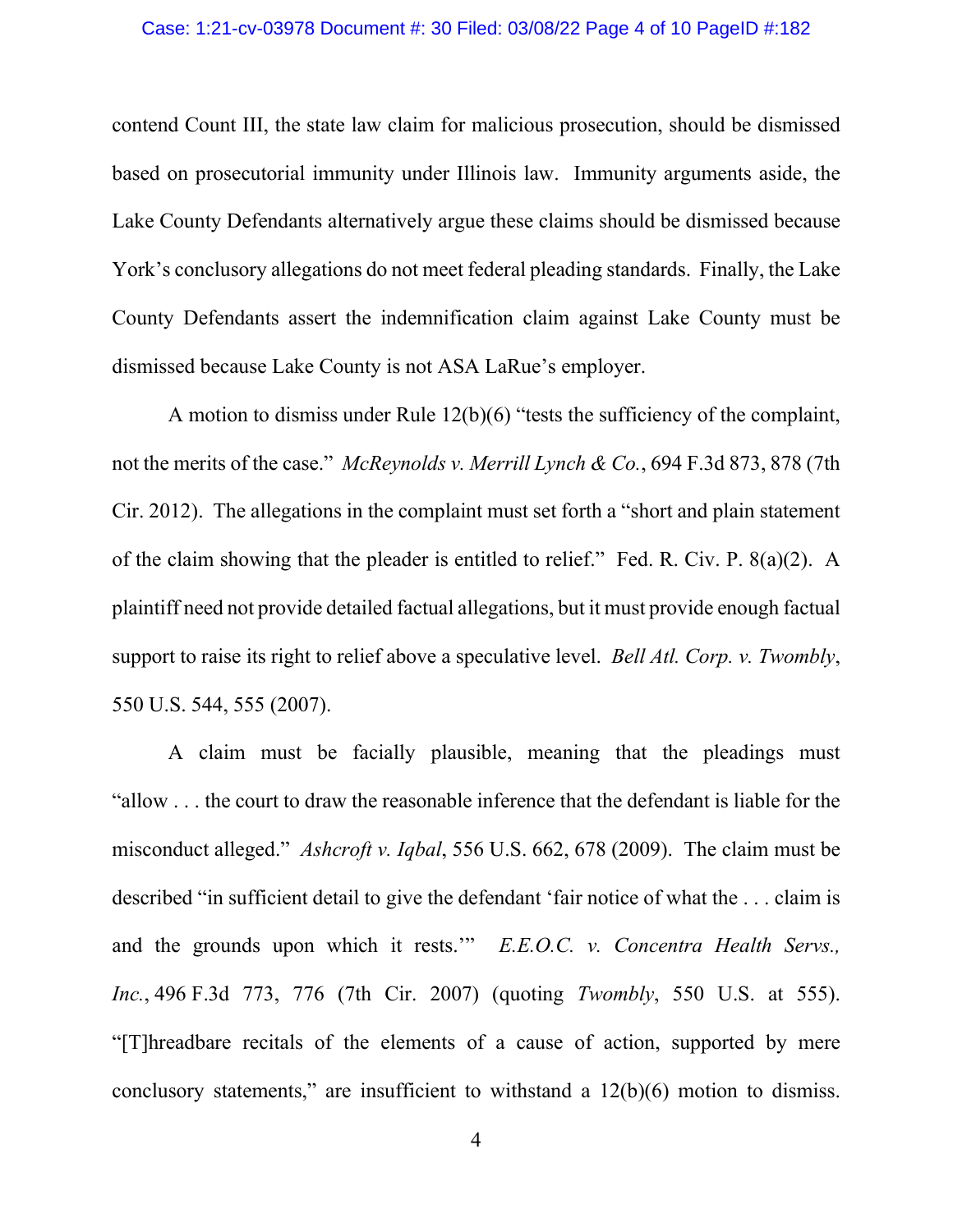*Iqbal*, 556 U.S. at 678. With these standards in mind, the Court addresses the Lake County Defendants' arguments in turn.

### **1. Section 1983 Claims**

The Lake County Defendants first argue the Section 1983 claims against ASA LaRue must be dismissed because ASA LaRue is absolutely immune from liability. Alternatively, the Lake County Defendants contend York's allegations are merely conclusory and fail to state claims for unlawful pretrial detention and conspiracy. We begin with prosecutorial immunity.

### **a. Absolute Prosecutorial Immunity**

Prosecutors are absolutely immune from liability for damages under Section 1983 for conduct that is functionally prosecutorial; this immunity is understood to broadly cover all conduct associated with the judicial phase of the criminal process. *See Bianchi v. McQueen*, 818 F. 3d 309, 316 (7th Cir. 2016) (citing cases). "Absolute prosecutorial immunity is not restricted to what goes on in the courtroom," for the "duties of the prosecutor in his role as advocate for the State involve actions preliminary to the initiation of a prosecution and actions apart from the courtroom." *Id*. at 318 (quoting *Imbler v. Pachtman*, 424 U.S. 409, 420 n.33 (1976)). "More particularly, the immunity encompasses quintessentially prosecutorial functions like an out-of-court effort to control the presentation of a witness' testimony, and acts undertaken by a prosecutor in preparing for the initiation of judicial proceedings or for trial." *Id.* (cleaned up). "These include the professional evaluation of the evidence assembled by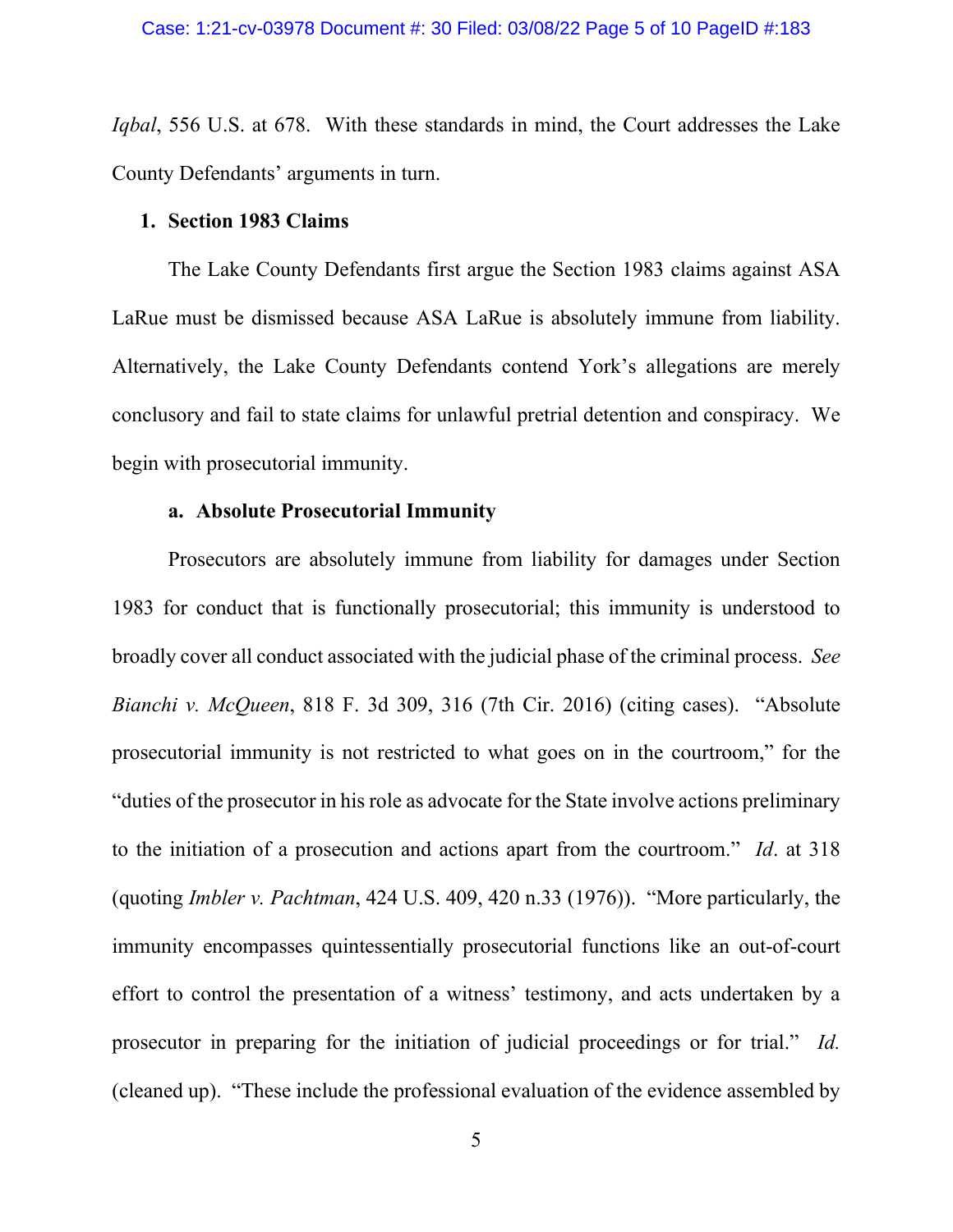### Case: 1:21-cv-03978 Document #: 30 Filed: 03/08/22 Page 6 of 10 PageID #:184

the police and appropriate preparation for its presentation at trial or before a grand jury after a decision to seek indictment has been made." *Id.* So, the extent to which ASA LaRue is protected by absolute prosecutorial immunity depends on the type of work he performed and the factual premises of York's claims.

The Lake County Defendants attempt to characterize York's claims as based solely on ASA LaRue's presentation to the grand jury while York claims the FAC paints a much broader picture. York alleges ASA LaRue was personally tasked with reinvestigating the Wilson case and building a case against York for Wilson's murder. Over the course of eight months, ASA LaRue met with Wilson's discontented family on multiple occasions and, together with the Defendant Detectives, "constructed a false factual narrative to turn a clear case of self defense into a fictional brutal murder." Dkt. # 26-1, at 7.

York's allegations, if true, are indeed troublesome. Even if ASA LaRue was ignoring evidence favorable to York and withholding that evidence from the grand jury, however, none of the additional facts in the FAC point to *investigative* work on ASA LaRue's part. "A prosecutor may not shield his investigative work with the aegis of absolute immunity merely because, after a suspect is eventually arrested, indicted, and tried, that work may be retrospectively described as 'preparation' for a possible trial." *Fields v. Wharrie*, 740 F.3d 1107, 1113–14 (7th Cir. 2014) (quoting *Buckley v. Fitzsimmons*, 509 U.S. 259, 275–76 (1993)). But the FAC reads more as though ASA LaRue was evaluating evidence brought to him by the police and, under pressure from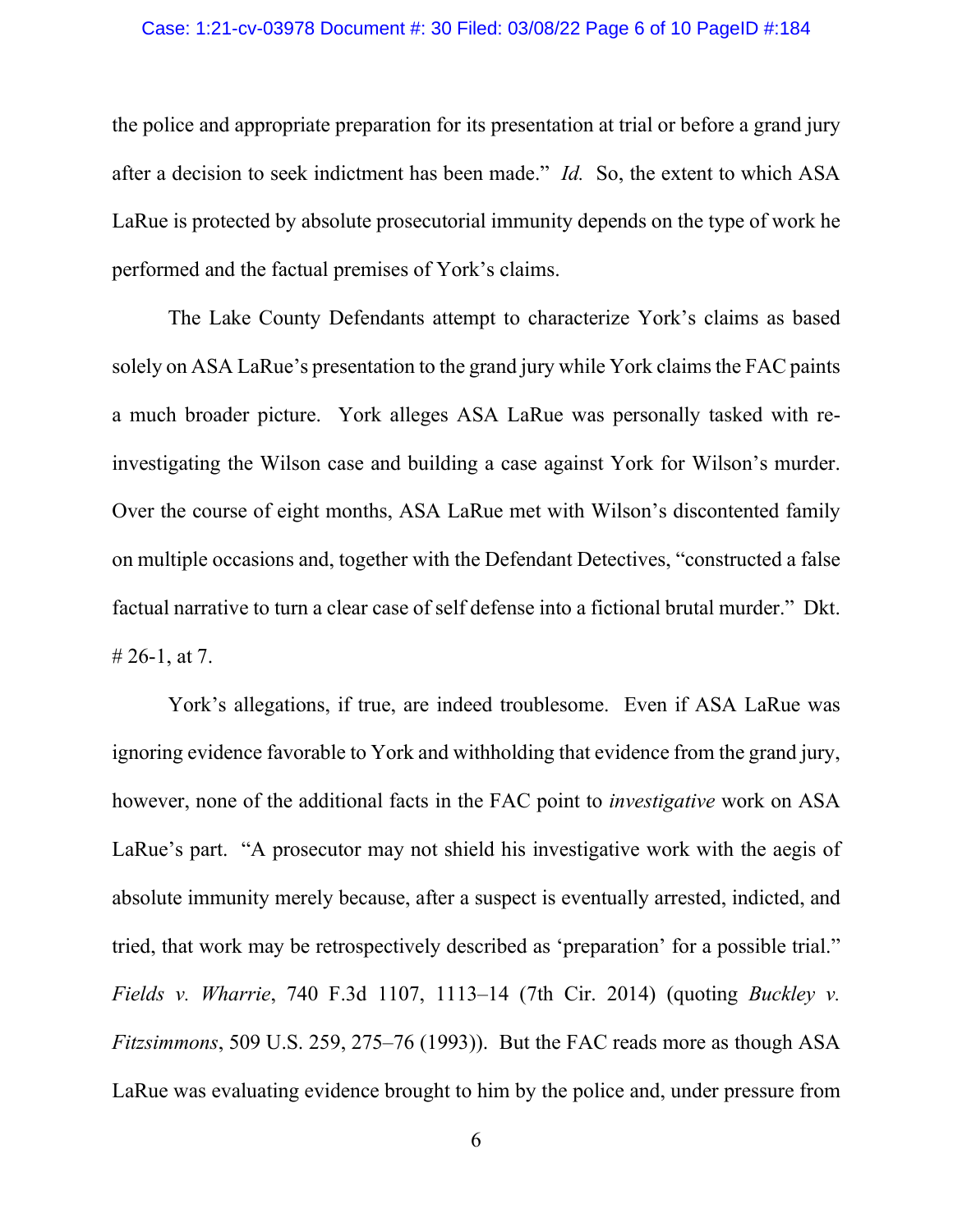## Case: 1:21-cv-03978 Document #: 30 Filed: 03/08/22 Page 7 of 10 PageID #:185

the Wilson family, picking and choosing which evidence to disclose to the grand jury in order to guarantee an indictment. *See Bianchi*, 818 F.3d at 318.

Notably, absolute immunity shields prosecutors even if they act "maliciously, unreasonably, without probable cause, or even on the basis of false testimony or evidence." *Henry v. Farmer City State Bank*, 808 F.2d 1228, 1238 (7th Cir. 1986). However, "a showing that a prosecutor investigated and fabricated evidence against a target would automatically defeat absolute prosecutorial immunity, even if that target was later brought to trial." *Lewis v. Mills*, 677 F.3d 324, 331 (7th Cir. 2012). As with his original Complaint, York "offers no factual allegations regarding [ASA LaRue's] role in the alleged fabrication of *evidence* or even an explanation of what *evidence* was fabricated." *Moore v. City of Alton, Ill.*, 2020 WL 7059254, at \*3 (S.D. Ill. 2020) (emphasis added). Rather, the FAC paints a picture of manipulation of existing evidence, not fabrication of new evidence. In other words, ASA LaRue allegedly fabricated a false narrative, not evidence.

At bottom, York again fails to nudge his claim that ASA LaRue was acting in an investigatory capacity "across the line from conceivable to plausible." *Twombly*, 550 U.S. at 570. York's allegations concerning ASA LaRue's purportedly investigative conduct are conclusory, insufficient to withstand a Rule 12(b)(6) motion to dismiss.

7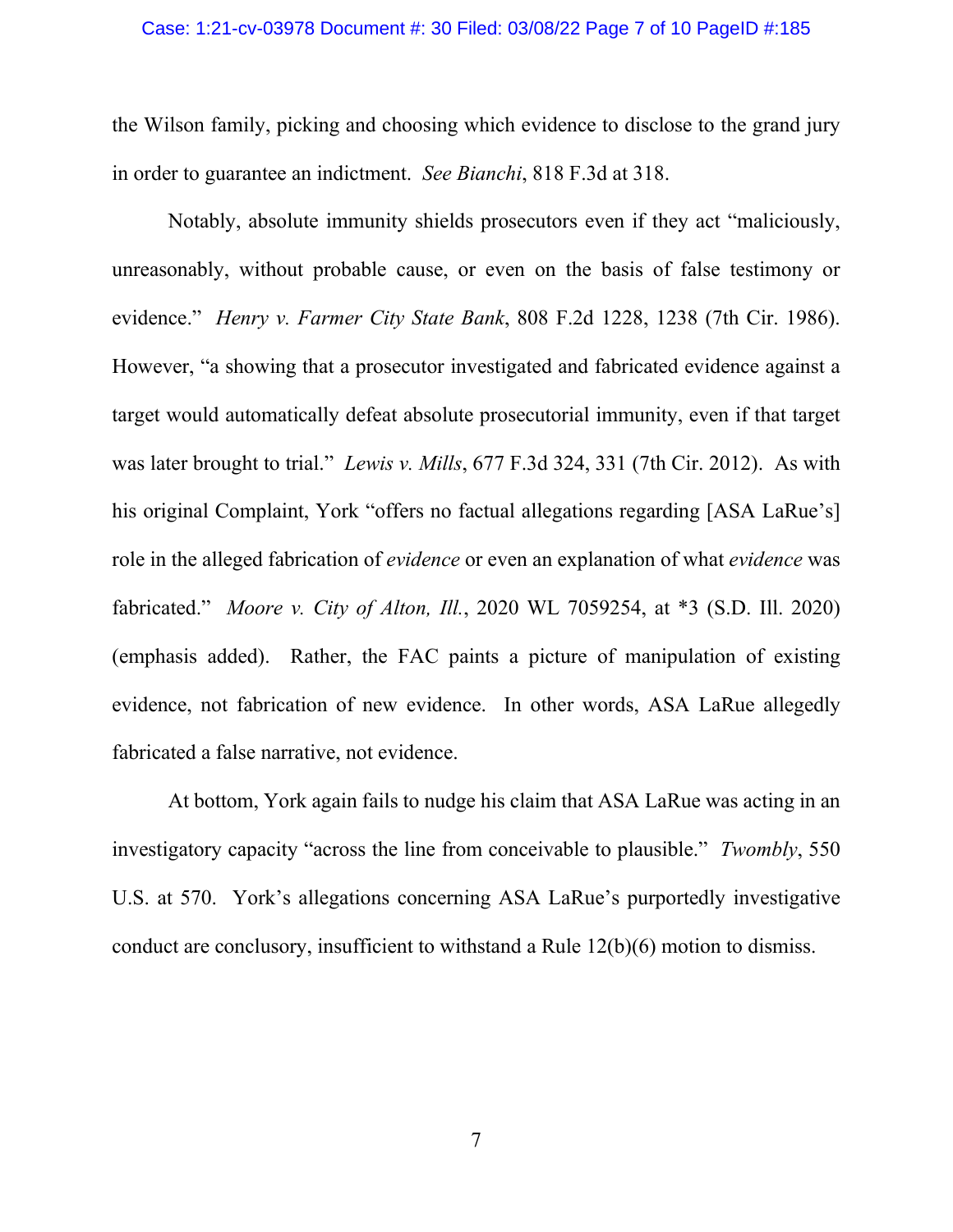### **2. State Law Malicious Prosecution Claim**

The Lake County Defendants next argue York's malicious prosecution claim should be dismissed based on the prosecutorial and sovereign immunities under Illinois law.

## **a. Prosecutorial Immunity**

Because York's state law claim is based on the same factual allegations as his Section 1983 claims, York fails to demonstrate ASA LaRue is anything but absolutely immune to the malicious prosecution claim in addition to the federal claims. *See Dickman v. Office of the State's Att'y of Cook Cnty.*, 2018 WL 1377907, at \*6 (N.D. Ill. 2018); *Simpson v. Meijer, Inc.*, 2013 WL 3834641, at \*8 (N.D. Ill. 2013). "[T]he state and federal doctrines of prosecutorial immunity are coterminous and prosecutors acting within the scope of their prosecutorial duties are absolutely immune from liability under state law." *Frank v. Garnati*, 2013 IL App (5th) 120321, ¶ 17 (citing cases). Therefore, "prosecutors acting in the course of their duties are afforded absolute immunity from all acts, even malicious acts." *Id*. Because York has not alleged facts sufficient to support his allegation that ASA LaRue acted in a non-prosecutorial function, York's malicious prosecution claim (Count III) against ASA LaRue must be dismissed.

## **b. Sovereign Immunity**

"Sovereign immunity affords no protection when it is alleged that the State's agent acted in violation of statutory or constitutional law or in excess of his authority." *Hobbs v. Cappelluti*, 899 F. Supp. 2d 738, 770–71 (N.D. Ill. 2012) (cleaned up); *see*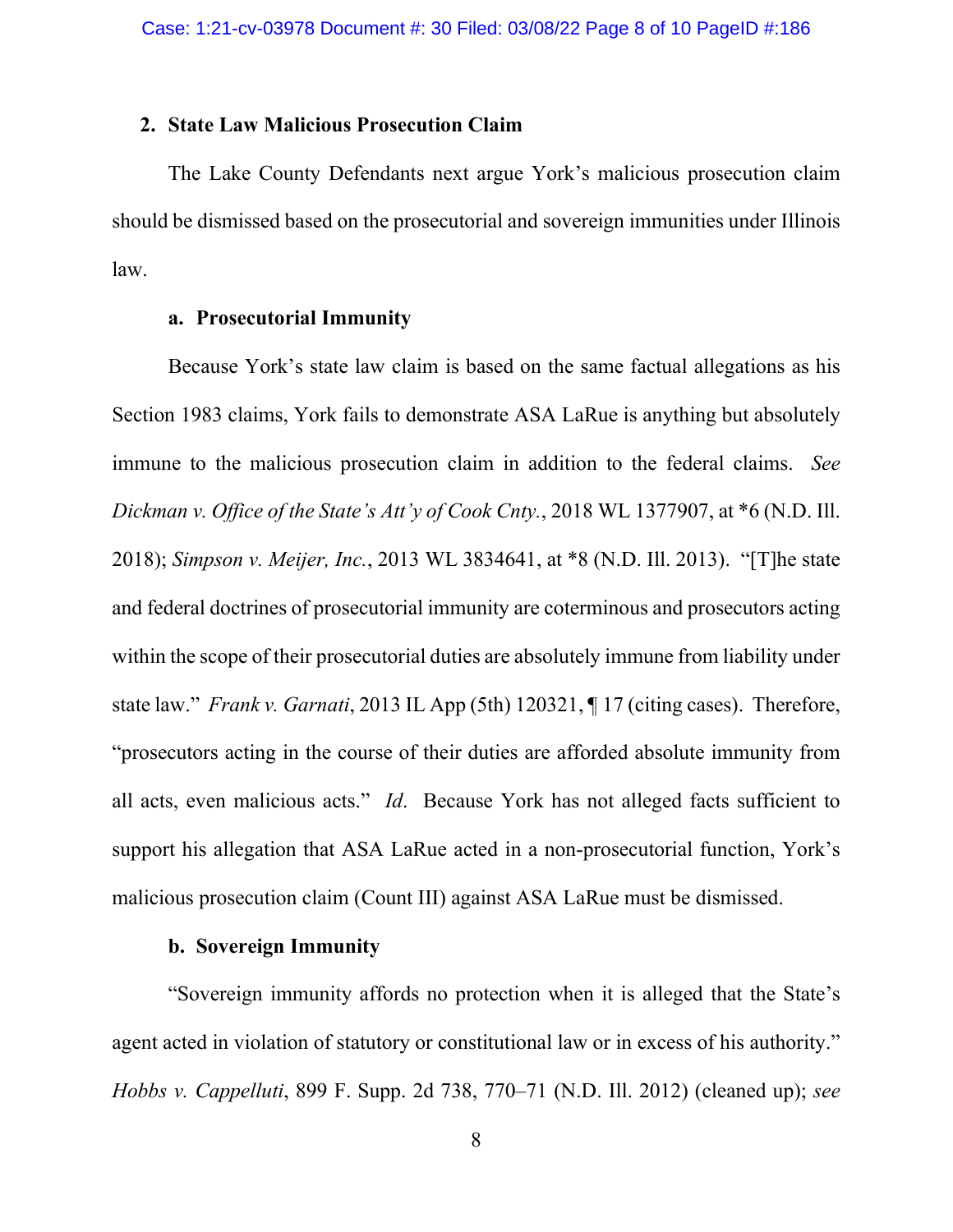*also Bianchi v. McQueen*, 2016 IL App (2d) 150646, ¶ 42. Because the Court dismisses York's Section 1983 claims against ASA LaRue above, there is no allegation that ASA LaRue acted in violation of statutory or constitutional law or in excess of his authority. *See Hobbs*, 899 F. Supp. 2d at 770–71.

## **3. Lake County**

Finally, the Lake County Defendants argue Lake County should be dismissed from this suit because it is improperly named; it is not ASA LaRue's employer. This is true. ASAs are "state, rather than county, officials." *Horstman v. Cnty. of DuPage*, 284 F. Supp. 2d 1125, 1130 (N.D. Ill. 2003). The Court therefore dismisses York's FAC as to Lake County insofar as it seeks to hold Lake County substantively liable for a judgment against ASA LaRue. *See Armour v. Country Club Hills*, 2012 WL 4499050, at \*8 (N.D. Ill. 2012). However, because Lake County may have a duty to indemnify, Count V for indemnification stands, but the portions of the FAC alleging Lake County is ASA LaRue's employer are stricken.

#### **CONCLUSION**

For the foregoing reasons, the Lake County Defendants' Motion to Dismiss [24] is granted in part as set forth above. If York believes he can remedy the defects in his claims against ASA LaRue, he may file a motion for leave to file a second amended complaint within fourteen (14) days, attaching the proposed amended complaint and explaining how those defects have been remedied. Status hearing set for 4/12/2022 at 11:00 a.m. It is so ordered.